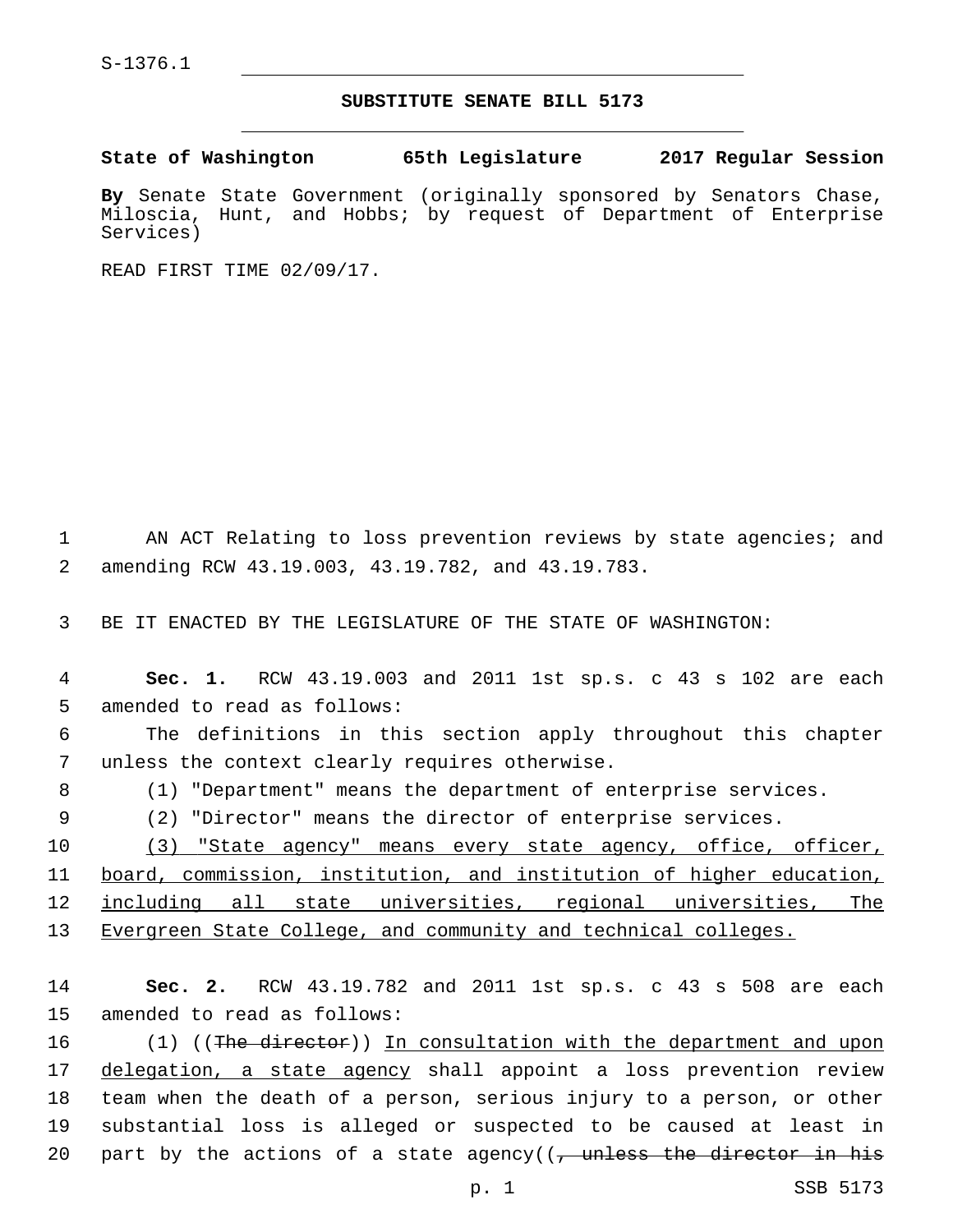1 or her discretion determines that the incident does not merit 2 review)) except when the death, injury, or substantial loss is 3 already being investigated by another federal or state agency or by 4 the affected state agency pursuant to the federal or state agency 5 requirements. The department may also direct a state agency to 6 conduct a loss prevention review ((team may also be appointed when 7 any other substantial loss occurs as a result of agency policies, 8 litigation or defense practices, or other management practices. When 9 the director decides not to appoint a loss prevention review team he 10 or she shall issue a statement of the reasons for the director's 11 decision. The statement shall be made available on the department's 12 web site. The director's decision pursuant to this section to appoint 13 or not appoint a loss prevention review team shall not be admitted 14 into evidence in a civil or administrative proceeding.)) after 15 consultation with the affected agency as to the purpose, scope, 16 necessary resources, and intended outcomes of the loss prevention 17 review. The department may provide guidance to the state agency 18 conducting the loss prevention review as requested by the state 19 <u>agency</u>.

 (2) A loss prevention review team shall consist of at least three 21 ((but no more than five)) persons, and may include independent consultants, contractors, or state employees, but it shall not 23 include any person ((employed by the agency)) directly involved in the loss or risk of loss giving rise to the review, nor any person with testimonial knowledge of the incident to be reviewed. At least one member of the review team shall have expertise relevant to the matter under review.27

 (3) The loss prevention review team shall review the death, serious injury, or other incident and the circumstances surrounding it, evaluate its causes, and recommend steps to reduce the risk of such incidents occurring in the future. The loss prevention review team shall accomplish these tasks by reviewing relevant 33 documents( $(\tau)$ ) and interviewing persons with relevant knowledge( $(\tau)$ 34 and reporting its recommendations)). The loss prevention review team 35 must submit a report in writing to the director and the ((director)) 36 head of the state agency involved in the loss or risk of loss 37 ((within the time requested by the director)). The report must include the teams' findings, analyze the causes and contributing factors, analyze future risk, include methods that the agency will use to address and mitigate the risks identified, which may include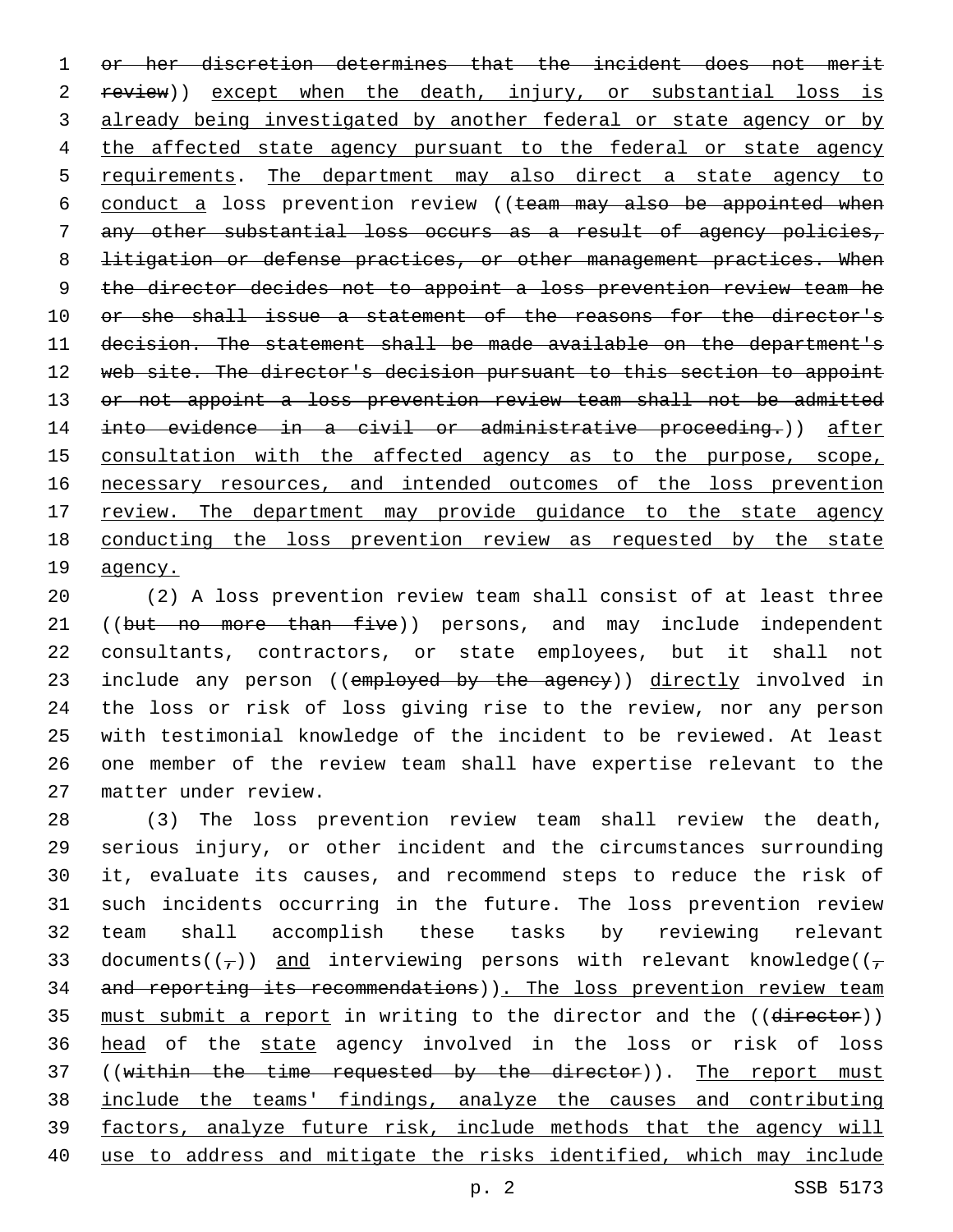changes to policies or procedures, and any legislative recommendation necessary to address and carry out the risk treatment strategies identified in the subject report and include the manner in which the agency will measure the effectiveness of its changes. The final report shall not disclose the contents of any documents required by law or regulation to be kept private or confidential, or that are 7 subject to legal privilege or exemption.

8  $(4)$  ((Pursuant to quidelines established by the director,)) The director may develop and enact rules to implement the provisions of 10 this chapter that apply to all state agency loss prevention review 11 teams. State agencies must notify the department immediately upon becoming aware of a death, serious injury, or other substantial loss that is alleged or suspected to be caused at least in part by the 14 actions of the state agency.

 (5) All state agencies shall provide the loss prevention review team ready access to relevant documents in their possession and ready 17 access to their employees.

 (6) The director shall submit an annual report to the legislature identifying the reviews conducted in the past year, providing appropriate metrics on effectiveness and efficiency of the loss 21 prevention review team and programs, and summarizing any determinations of trends in incidents such as reductions or increases in the frequency or magnitude of losses and innovative approaches to mitigating risks identified.

 **Sec. 3.** RCW 43.19.783 and 2011 1st sp.s. c 43 s 509 are each 26 amended to read as follows:

27 (1) The final report from ((a)) the state agency's loss prevention review team to the director shall be made public by the 29 director promptly ((upon receipt)) after review, and shall be subject to public disclosure. The final report shall be subject to discovery in a civil or administrative proceeding. However, the final report shall not be admitted into evidence or otherwise used in a civil or administrative proceeding except pursuant to subsection (2) of this 34 section.

 (2) The relevant excerpt or excerpts from the final report of a loss prevention review team may be used to impeach a fact witness in a civil or administrative proceeding only if the party wishing to use the excerpt or excerpts from the report first shows the court by clear and convincing evidence that the witness, in testimony provided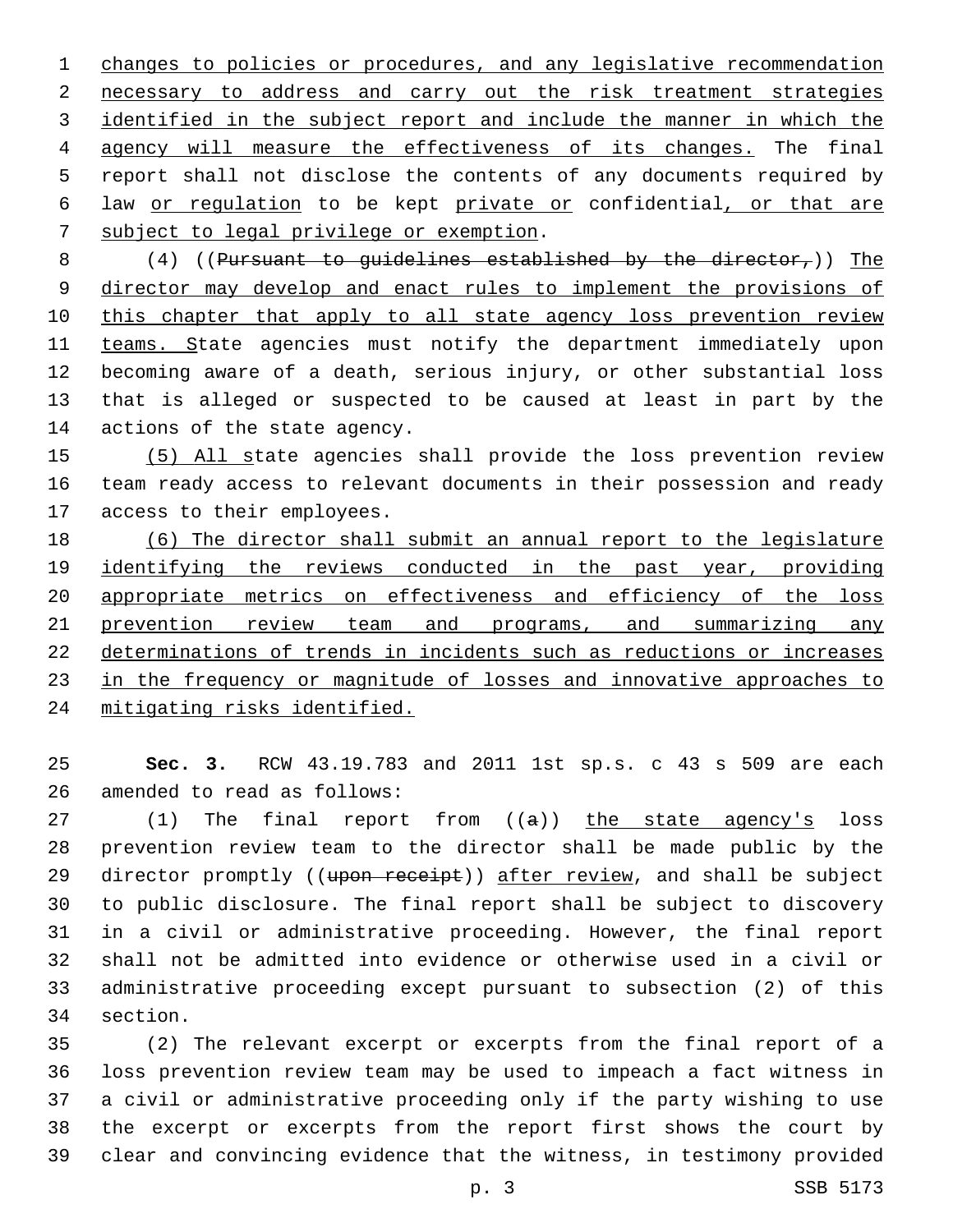in deposition or at trial in the present proceeding, has contradicted his or her previous statements to the loss prevention review team on an issue of fact material to the present proceeding. In that case, the party may use only the excerpt or excerpts necessary to demonstrate the contradiction. This section shall not be interpreted as expanding the scope of material that may be used to impeach a 7 witness.

 (3) No member of a loss prevention review team may be examined in a civil or administrative proceeding as to (a) the work of the loss prevention review team, (b) the incident under review, (c) his or her statements, deliberations, thoughts, analyses, or impressions relating to the work of the loss prevention review team or the incident under review, or (d) the statements, deliberations, thoughts, analyses, or impressions of any other member of the loss prevention review team, or any person who provided information to it, relating to the work of the loss prevention review team or the 17 incident under review.

 (4) Any document that exists prior to the appointment of a loss prevention review team, or that is created independently of such a team, does not become inadmissible merely because it is reviewed or used by the loss prevention review team. A person does not become unavailable as a witness merely because the person has been interviewed by or has provided a statement to a loss prevention review team. However, if called as a witness, the person may not be examined regarding the person's interactions with the loss prevention review team, including without limitation whether the loss prevention review team interviewed the person, what questions the loss prevention review team asked, and what answers the person provided to the loss prevention review team. This section shall not be construed as restricting the person from testifying fully in any proceeding regarding his or her knowledge of the incident under review.

 (5) Documents prepared by or for the loss prevention review team are inadmissible and may not be used in a civil or administrative proceeding, except that excerpts may be used to impeach the credibility of a witness under the same circumstances that excerpts of the final report may be used pursuant to subsection (2) of this 37 section.

 (6) The restrictions set forth in this section shall not apply in a licensing or disciplinary proceeding arising from an agency's effort to revoke or suspend the license of any licensed professional